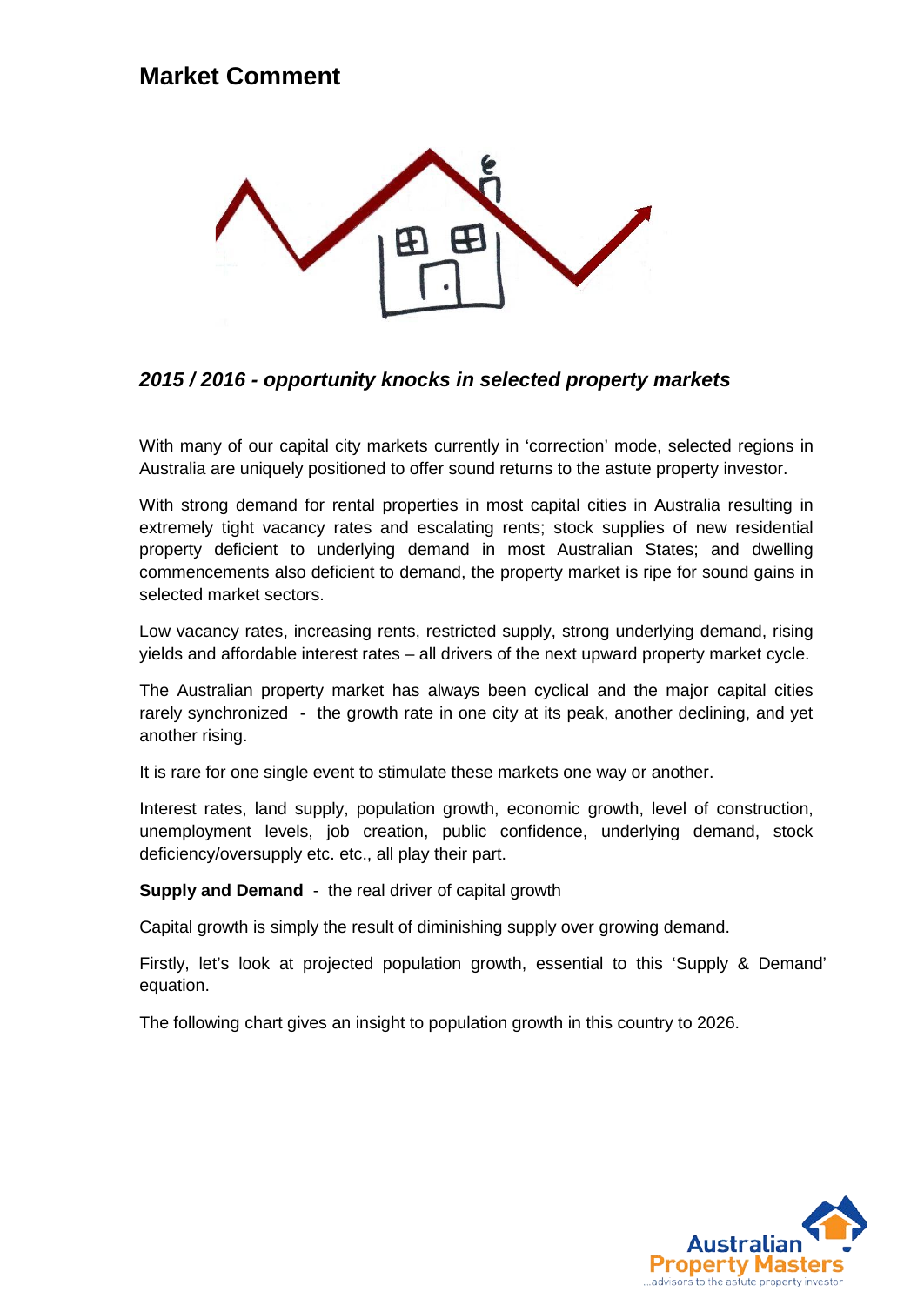

# Population growth

### *- a key indicator*

| Capital<br>City            | June<br>2006 | June<br>2026 | Growth<br>% |
|----------------------------|--------------|--------------|-------------|
|                            | (.000's)     | (.000's)     |             |
| Sydney                     | 4,282.0      | 5,426.3      | 26.7        |
| Melbourne                  | 3,743.0      | 5,038.1      | 34.6        |
| <b>Brisbane</b>            | 1,819.8      | 2,681.1      | 47.3        |
| Adelaide                   | 1,145.8      | 1,384.5      | 20.8        |
| Perth                      | 1,518.7      | 2,267.6      | 49.3        |
| Hobart                     | 205.5        | 245.3        | 19.4        |
| Darwin                     | 114.4        | 165.2        | 44.4        |
| Canberra                   | 334.1        | 416.5        | 24.7        |
| Australia<br>(all regions) | 20,697.9     | 27,236.7     | 31.6        |

Source: ABS *'Population Projections, Australia'* cat. 3222.0

You can see by this chart that cities such as Brisbane, Perth, Darwin, Melbourne and Sydney are expected to receive the lion's share of the population growth (%) in Australia well into the next decade and beyond with Melbourne and Sydney somewhere around the national average.

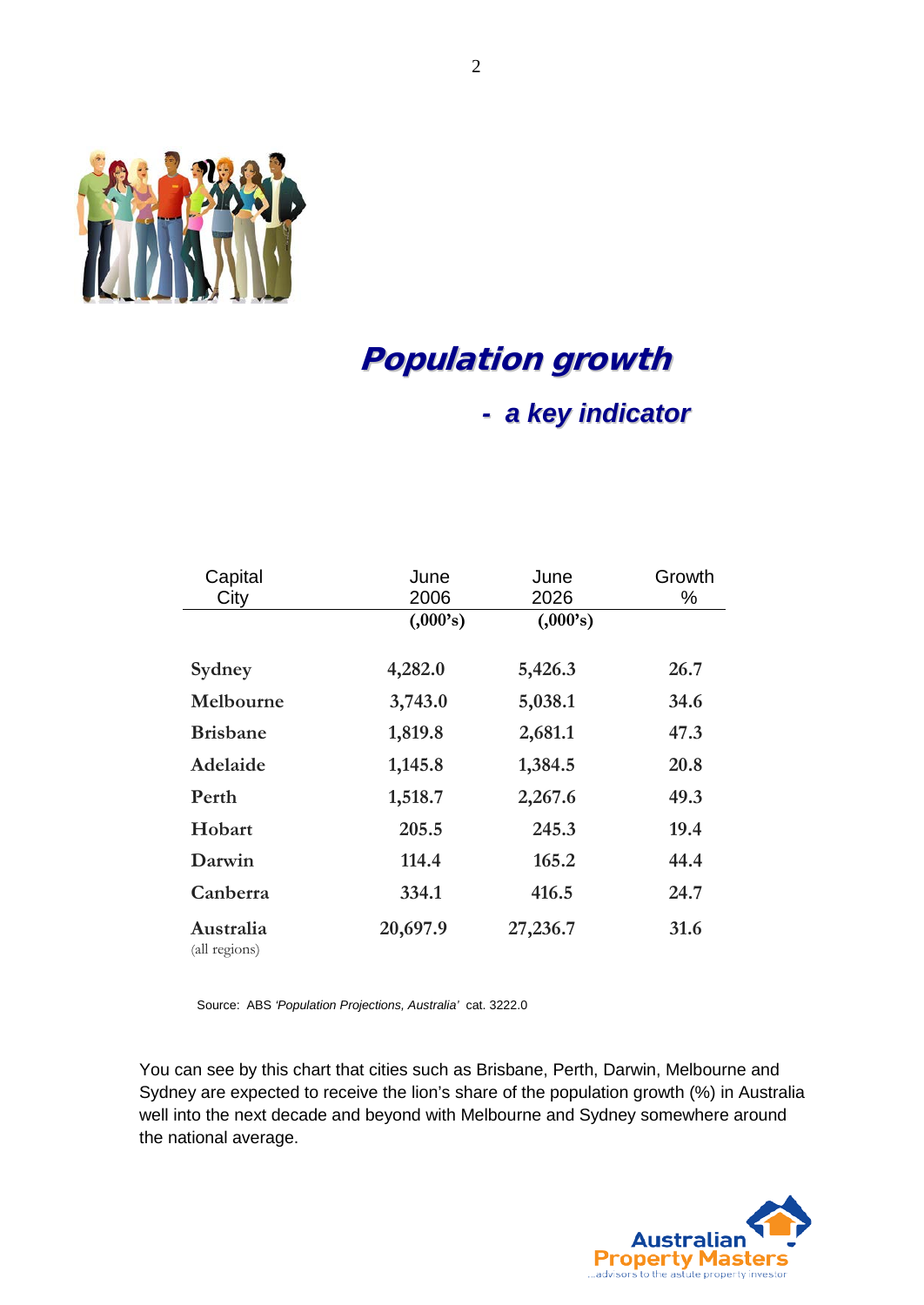|            | Deficiency of housing stock as at March 2015              |                                                                         |                                                         |  |  |  |
|------------|-----------------------------------------------------------|-------------------------------------------------------------------------|---------------------------------------------------------|--|--|--|
|            | <b>Number of Dwellings</b><br><b>Completed March 2015</b> | <b>Number of Dwellings</b><br>required to meet<br>demand in 2015 / 2016 | Average number of<br>stock deficiency in<br>2015 / 2016 |  |  |  |
| <b>NSW</b> | 14,063                                                    | 38,200                                                                  | 24.137                                                  |  |  |  |
| Vic        | 15,065                                                    | 24,750                                                                  | 9,685                                                   |  |  |  |
| QLD        | 11,515                                                    | 28330                                                                   | 16815                                                   |  |  |  |
| <b>SA</b>  | 2.794                                                     | 2,386                                                                   | 408                                                     |  |  |  |
| <b>WA</b>  | 8,617                                                     | 9,111                                                                   | 494                                                     |  |  |  |
| <b>TAS</b> | 624                                                       | 515                                                                     | 109                                                     |  |  |  |
| NT         | 805                                                       | 1015                                                                    | 210                                                     |  |  |  |
| <b>ACT</b> | 1,098                                                     | 264                                                                     | 834                                                     |  |  |  |
|            |                                                           |                                                                         |                                                         |  |  |  |

Domand for Hough

Source: ABS Dwelling Commencements, Cat No: 8752.36

You can see from this chart that the supply of new dwellings in all states, with the exception of South Australia, Tasmania and Canberra, was deficient to demand as at March 2015, at levels that represent a significant percentage of yearly underlying demand. - no wonder rental rates are rising!

It is also interesting to note that current building activity in most states experiencing critical stock shortages, particularly NSW, Victoria and Queensland, is still lagging behind current demand, further exacerbating the deficient stock problem in those states.

So, where are Australia's capital cities in the current market cycle and which cities have the potential to offer the greatest capital gain over the next term?

Although all capital cities have performed exceptionally well over the last decade compared to CPI (see [http://www.propertymasters.com.au/market\\_update.asp](http://www.propertymasters.com.au/market_update.asp) for up to date details relating to median house price growth and vacancy rates), most have experienced corrections after having reached the top of their current market cycle.

Consequently, there are selected capital city markets that represent prime countercyclical timing for the astute property investor.

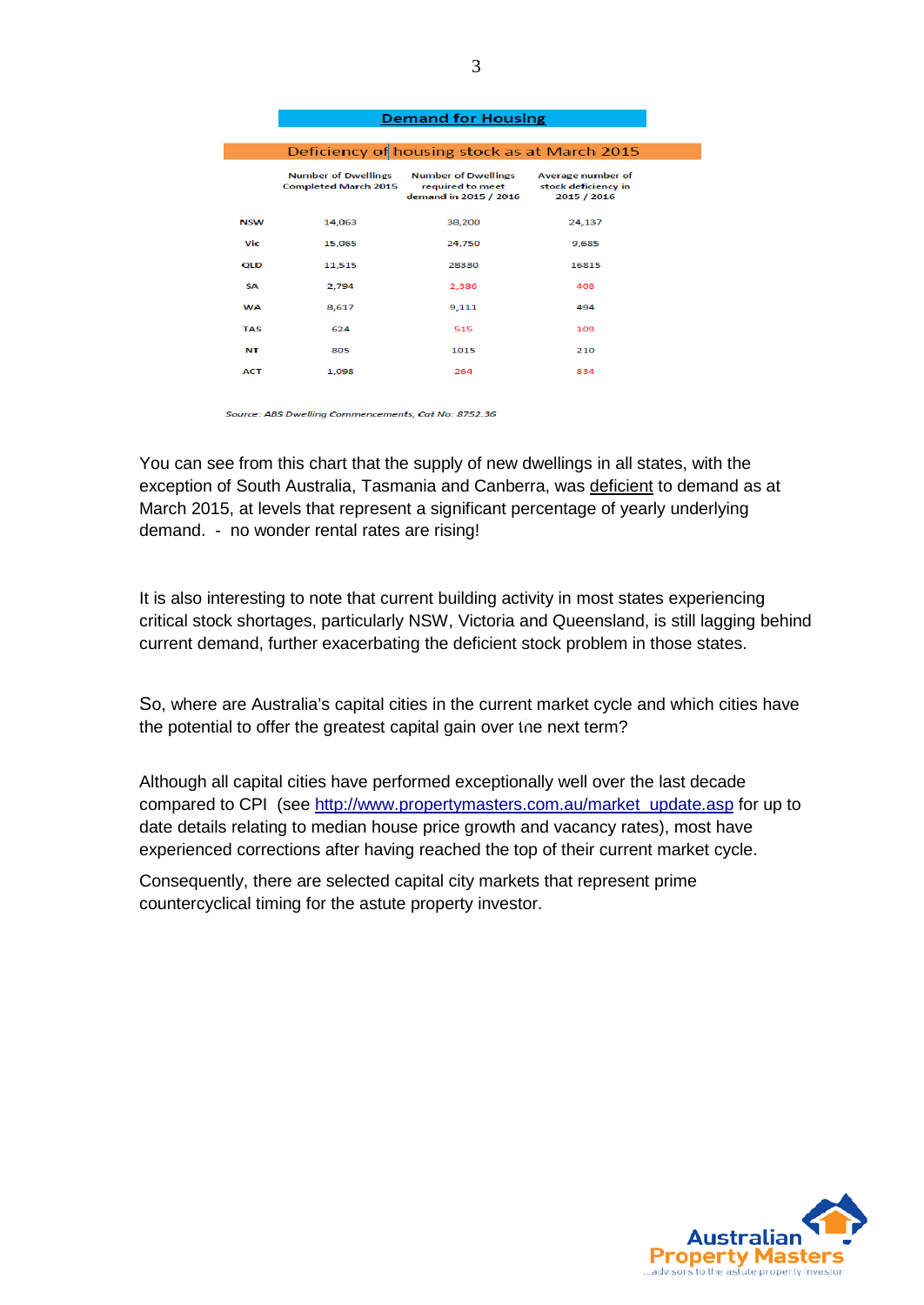#### **Summary:**

**Brisbane** Considering the city's current and forecast substantial population growth; the State's economic position; significant new stock supply deficiency and building activity, it is very apparent that Brisbane should be on every property investor's radar at this time, particularly with rising rents. Current market indicators show Brisbane as an increasing market with excellent opportunities for capital gain

**Melbourne** should also be on the radar as high inflows from overseas migration are placing significant stress on already strong underlying demand. And with demand already outstripping supply in this city, further pressure will be placed on rents and house prices in the future. However, deteriorating affordability could put a dampener on price growth. Investors need to be cautious when purchasing apartments in the CBD, as current data is showing significant levels of over supply brought by overseas investors from Asia.

**Sydney** is another market drawing the attention of many astute investors due to its critical deficiency of stock to underlying demand. Over the last 12 months Sydney enjoyed yet again capital gains of approx 16%. 2015 should see a continuation of positive momentum for house prices driven by escalating rents, rising yields and scarcity of new stock. However, high median house prices and affordability issues are expected to hamper price growth. In March 2015, Sydney property market was showing as being "top of the peak" levels. Investors should be cautious when purchasing in 2015 and beyond.

**Perth** although strong economically, overheated due to affordability issues and came to the end of its last upward cycle in 2007. Prices then went into 'correction' mode before rebounding in 2011/12. However, with the decline in commodity prices, house prices growth will be moderate and vacancy rates are slightly on the rise due to above average unemployment rate. However, Perth is a good "buy and hold" market.

**Darwin's** rapid median house price growth over the past 5 years together with rising affordability issues, relatively small population base and current 'top of the peak' market cycle makes it a 'tread cautiously' proposition.

**Adelaide** held up better than most other capital cities over 2008/2009 due, in part, to a rise in net overseas migration and first home buyer demand. Although weakening in early 2009, house price growth was healthy in 2011 / 2012 and should continue very moderately in 2015 providing building activity, which is surplus to demand, doesn't go unchecked.

**Canberra** has experienced strong employment growth, mainly from the Government sector, over the last few years resulting in positive median house price growth over this period before weakening in 2008/2009 then rebounding with solid growth in 2009/2010. At the end of 2012, we noticed that demand for rental properties has declined substantially and forecasters are predicting a slowdown in employment which should result in property prices to decline over 2014 / 2015 and beyond. Furthermore, there is concern of an oversupply of apartments in Canberra. Market is currently in decline phase.

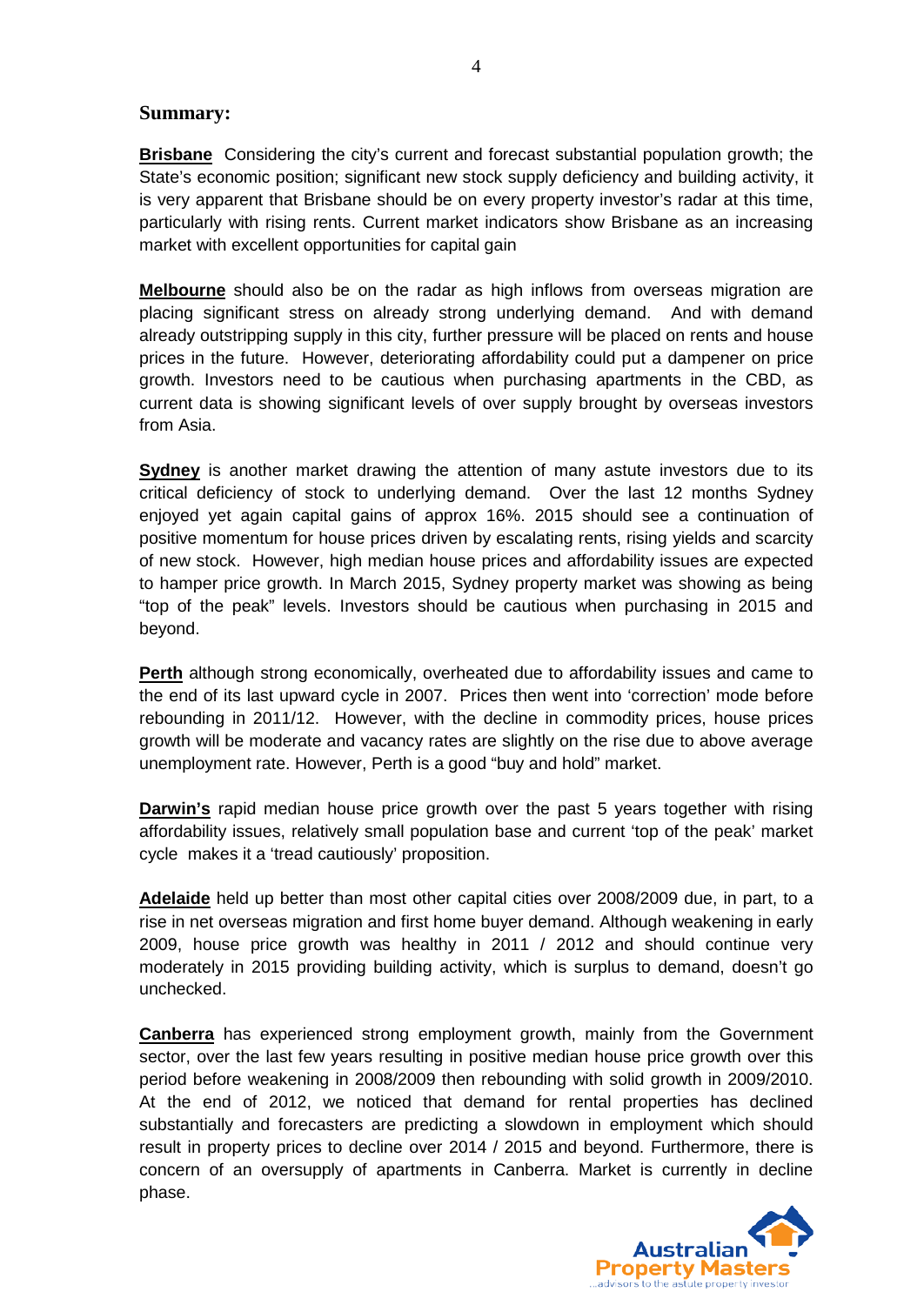**Hobart** only experienced a modest 3% decline in prices over 2008, cushioned mainly by an affordability advantage, and has rebounded well with average growth in 2009/2010. However, forecast neutral interstate migration and new stock levels surplus to demand should result in more subdued demand in the short to medium term. However, at this stage it is recommended that investors avoid Hobart, due to unemployment and lack of industry / infrastructure.

Future statistics need to be evaluated to determine the optimum time to enter selected regional markets.

One thing history has taught us is that property markets will continue to be cyclical – and it's the countercyclical investor that reaps the rewards.

Of course, there are always 'special' opportunities for the alert property investor in any of our major capital cities and towns, at any time.

At Australian Property Masters, we have earned the respect of hundreds of property investors for making sense of it all, assisting them to succeed by finding the right property, in the right market, at the right time and at the right price.

[Contact us](http://www.propertymasters.com.au/contact_us.asp) if you would like to start the ball rolling, or simply seek advice.

Wishing you every success. **Australian Property Masters**

Leon Krig Managing Director - APM

For further market updates and essential information relevant to property investment, visit **www.propertymasters.com.au**

Source for graphs and statistics referred to in this article: Australian Bureau of Statistics, BIS Shrapnel, REIA & HIA



**Australian Property Masters** *Pty Ltd Lic Agents \* Canberra \* Sydney \* Brisbane \* Melbourne \*Perth ABN 47 109 033 623 \* Telephone: 1300 366 263 \* Mobile: 0416 296 751 \* All correspondence: \*PO Box 3941, Weston Creek ACT 2611 \* email: [office@propertymasters.com.au](mailto:office@propertymasters.com.au) \* Web: www.propertymasters.com.au*